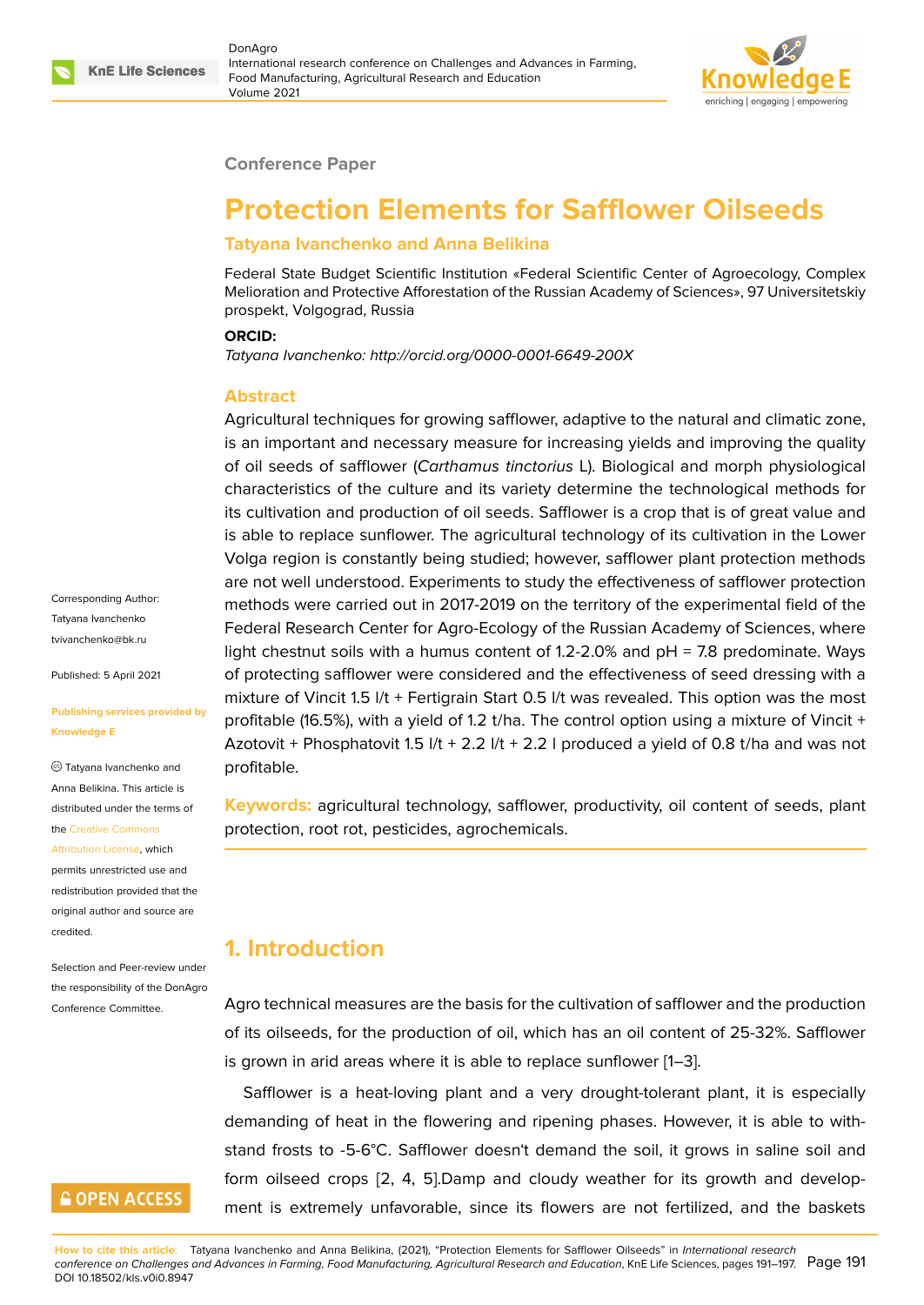rot. In our studies, SCC during the study period for the growing season averaged 0.6; precipitation fell during the growing season 202.3 mm [6.7], which is typical for dry conditions and favorable for growing safflower.

To date, a lot of scientific articles have been published on scientific articles devoted to safflower agrotechnics, but there are a small number of publications devoted to the protection of safflower crops.

Modern technologies for the use of safflower allow its use in the food and pharmaceutical industries as raw materials for the manufacture of varnishes of paints and their use in construction [8, 9].

## **2. Methods a[n](#page-6-0)[d](#page-6-1) Equipment**

#### **2.1. Conditions of experiment**

The studies were carried out on the experimental field located in the light chestnut subzone of the dry steppe zone of chestnut soils. The climate is sharply continental. The sum of average daily positive air temperatures is 3400-3500°С. The humus content is 1.2-2.0%, pH = 7.8. Total precipitation for the study period 2017-2019 557 mm fell from sowing to harvesting safflower. The average daily air temperature during the study period during the growing season was 22.8°C. In the studies, the safflower variety Alexandrite was sown, which has good drought resistance and heat resistance. The variety was obtained by individual selection from the collection sample of VNIIR.

### **2.2. The methods of research**

Field experience laid in accordance with the recommendations of B.A. Dospechov4x repetition. The area of the accounting plot is 72 $\mathrm{m}^2$ . Agrotechnics for growing safflower is generally accepted for this region.

### **2.3. The purposes of research**

The purpose of this research is new knowledge about safflower plant protection methods in integrated plant protection systems using new generation pesticides and agrochemicals in light chestnut soils of the Volgograd region. The research program provides for the solution of the following tasks: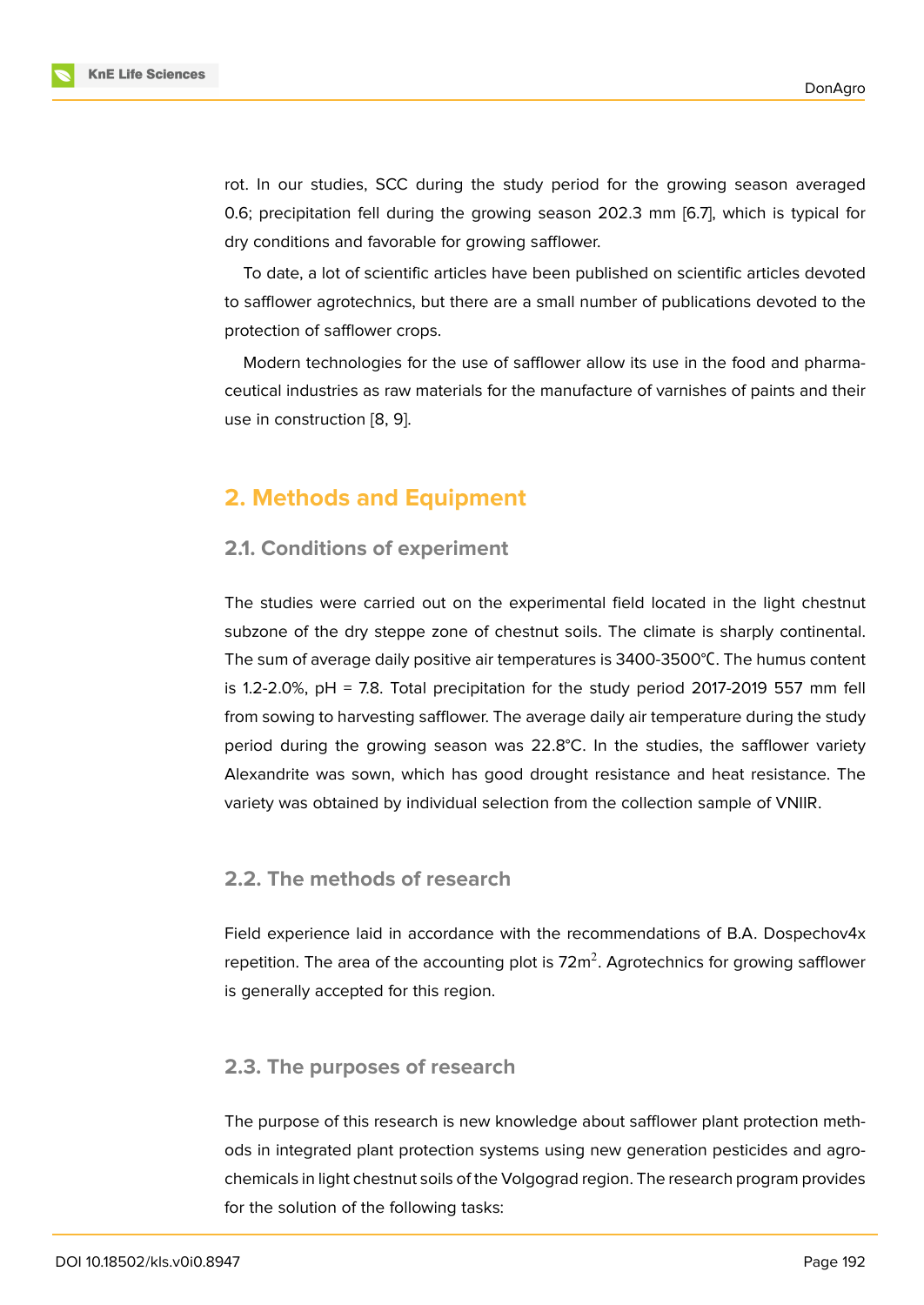1. to assess the impact of the use of pesticides and agrochemicals of a new generation on the phytosanitary condition of safflower crops;

2. to consider the effectiveness of the impact of drugs on changing the structure of the crop and increasing the yield and quality of safflower oil seeds;

3. to conduct an economic assessment of the complex effect of pesticides and agrochemicals of a new generation on safflower productivity in the Lower Volga region.

### **3. Results and Discussion**

In studies for the intended purposes, various options for the use of pesticides against the background of dumping the soil and sowing the seeds of safflower varieties Alexandrite were included there.

The scheme of experiment:

Variant

(cultivation of oilseeds.)

- 1. Control (v/о).
- 2. Vincit 2.0 l/t
- 3. Vincit1.5 l/t+FertigreinStart 0.5 l/t
- 4. Vincit 1,5 l/t +Azotovit 2.2 l/t + Phosphatofit 2.2 l/t

The best germination energy (86.0%) and germination (87.0%) were observed in safflower plants, where the seeds were treated with a chemical fungicide mixed with fertilizers: Vincit 1.5 l / t + Fertigrain Start 0.5 l / t (option 3), this is 3.7% more - germination energy, and germination better than 6.1% is better (table 1).

| Nº var. | Variant (seed treatment type)                                  | Energy of<br>germination, % | Growth,% |
|---------|----------------------------------------------------------------|-----------------------------|----------|
| $V-1$   | Control (v/o).                                                 | 81                          | 82       |
| $V-2$   | Vincit (cultivation of seeds) 2.0 I/t.                         | 80                          | 83       |
| $V-3$   | Vincit+ Fertigrain Start 1.5 l/t+ 0.5 l/t                      | 86                          | 87       |
| $V-4$   | Vincit + Azotovit + Phosphatovit 1.5<br>I/t+ 2.2 I/t+ 2.2 I/t. | 84                          | 86       |

TABLE 1: Energy of germination of safflower, 2017-2019 (laboratory experience)

The use of fungicide Vincit in a dosage of 1.5 l / t with fertilizers Fertigrain Start 0.5 l / t had a positive effect on safflower plants, and the development of root rot on average was 1.2%, while on option Nº1, where the seeds were treated with water, development was 3.9% (outlet phase), distribution in version 3 2.8, and in the control version without treatment 7.9% (table 2). Further, at the beginning of grain maturation, the infection was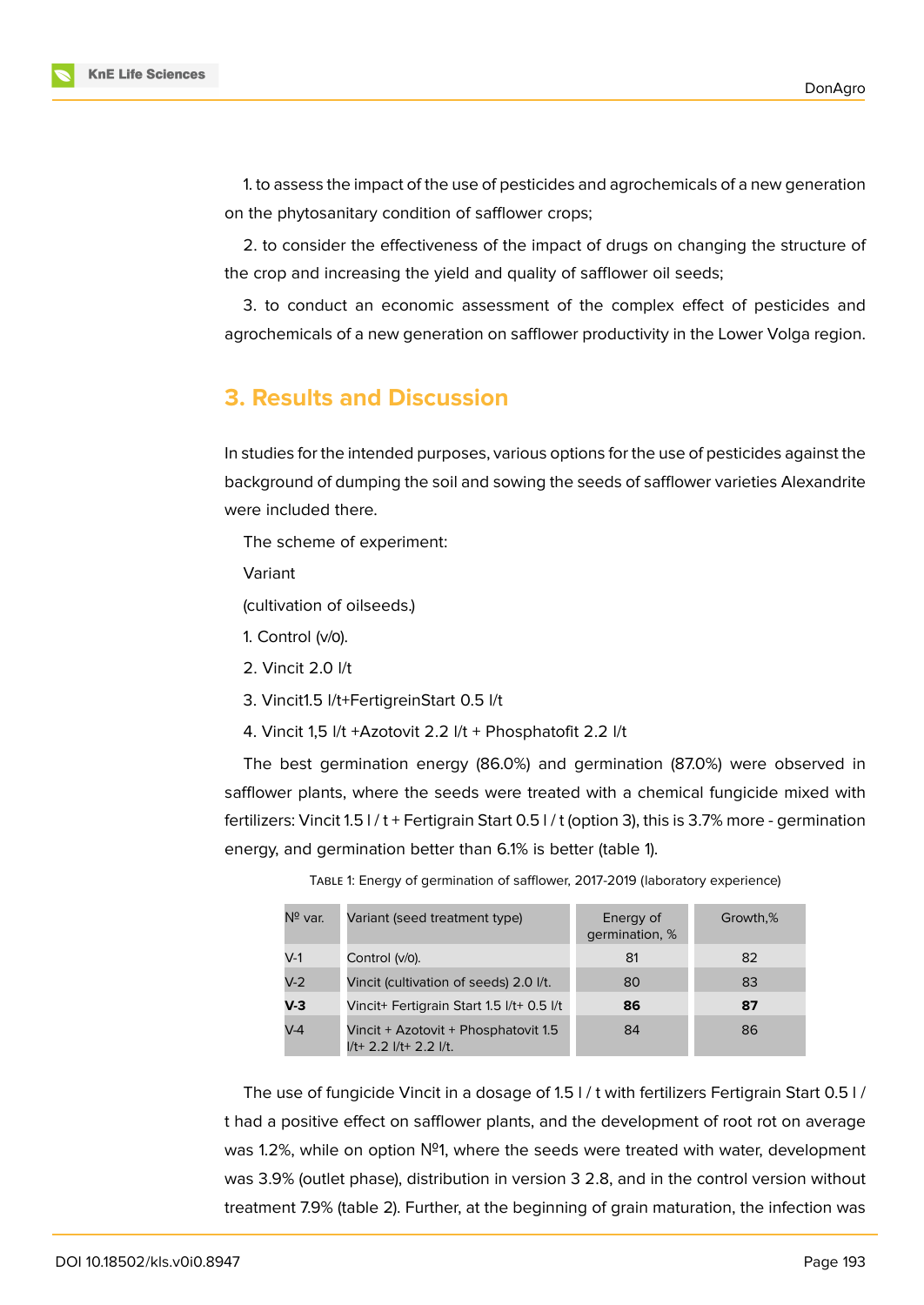

restrained, and the development of root rot was 17.3%, which is 11.9% lower in the first embodiment, and their distribution is also 22.1% less.

| Nº<br>Var.     | Variants                                                               |           | lanalysis (first phase) | Il analysis (the beginning of<br>growing seed)                   |      |  |
|----------------|------------------------------------------------------------------------|-----------|-------------------------|------------------------------------------------------------------|------|--|
|                |                                                                        | % $(P_B)$ | (P)                     | development, spreading, % development, spreading, %<br>% $(P_R)$ |      |  |
|                | Control (v/0).                                                         | 3.9       | 7.9                     | 29.2                                                             | 47.6 |  |
| 2              | Vincit(cultivation of oilseeds) 2.0 I/t.                               | 1.3       | 3.2                     | 21.5                                                             | 37.6 |  |
| 3              | Vincit + Fertigrade Start 1.5l/t+ 0.5 l/t                              | 1.2       | 2.8                     | 17.3                                                             | 25.5 |  |
| $\overline{4}$ | Vincit + Azotovit + Phosphatophit 1.5<br>$1/t+ 2.2$ $1/t+ 2.2$ $1/t$ . | 1.3       | 3.0                     | 22.9                                                             | 35.2 |  |

TABLE 2: Damage to safflower plants by root rot,2017-2019,%

Structural analysis of safflower showed a positive effect of chemicals and growth regulators on the number of branches, the number of bolls, the weight of 1000 grains, etc. The best yield indicators were shown by option №3 (Vincit 2.0 l / t + Fertigrain Start 0.5 l / t), and in comparison with option No. 1 (control b / o) prevailed by 0.4 t / ha (table 3). The number of boxes was 11.3 pcs / m<sup>2</sup>, and in the control variant it was 8.6 pcs / m2, the number of grains in the best version was 191.4, which is 64.2 more. The weight of 1000 grains in version 3 was 42 g, in the control version 0.6 g less.

| Nº<br>Var. | Variants                                                                               | knots, q | <b>of</b><br>flowers,<br>th./ $m^2$ | steeble. | of boxes<br>th./ $m^2$ | Weigh of Quantity Height of Quantity Quantity<br><b>of</b><br>branches<br>th. | Figure of<br>seed from<br>one<br>растения | mass<br>1000<br>seeds, q | crops,<br>t/ga |
|------------|----------------------------------------------------------------------------------------|----------|-------------------------------------|----------|------------------------|-------------------------------------------------------------------------------|-------------------------------------------|--------------------------|----------------|
| 1          | Control (v/0).                                                                         | 378      | 14.8                                | 89.6     | 8.6                    | 10.2                                                                          | 127.2                                     | 41.4                     | 0.8            |
| 2          | Vincit<br>(cultivation of<br>oilseeds) 2.0<br>$1/t$ .                                  | 427      | 12.8                                | 101.1    | 10.9                   | 10.9 <sub>2</sub>                                                             | 208.7                                     | 42.2                     | 1.1            |
| 3          | Vincit $+$<br>Fertigrade<br>Start 1.51/t+<br>$0.5$ $1/t$                               | 428      | 14.8                                | 111      | 11.3                   | 12.8                                                                          | 191.4                                     | 42.0                     | 1.2            |
| 4          | Vincit $+$<br>Azotovit +<br>Phos-<br>phatophit 1.5<br>$1/t + 2.21/t +$<br>$2.2$ $1/t.$ | 405      | 15.8                                | 89.6     | 8.8                    | 10.3                                                                          | 174.9                                     | 42.6                     | 0.9            |

TABLE 3: Structural analysis of safflower, 2017-2019

An analysis of the quality of safflower grain showed that the use of various drugs did not adversely affect the biochemical processes in plants. The predominant among the options were on average the B-3.4 protein content (15, 9; 15, 1%), while the B-1 control was 13.3% (for the protein). The maximum oil content in safflower seeds was 24.51% in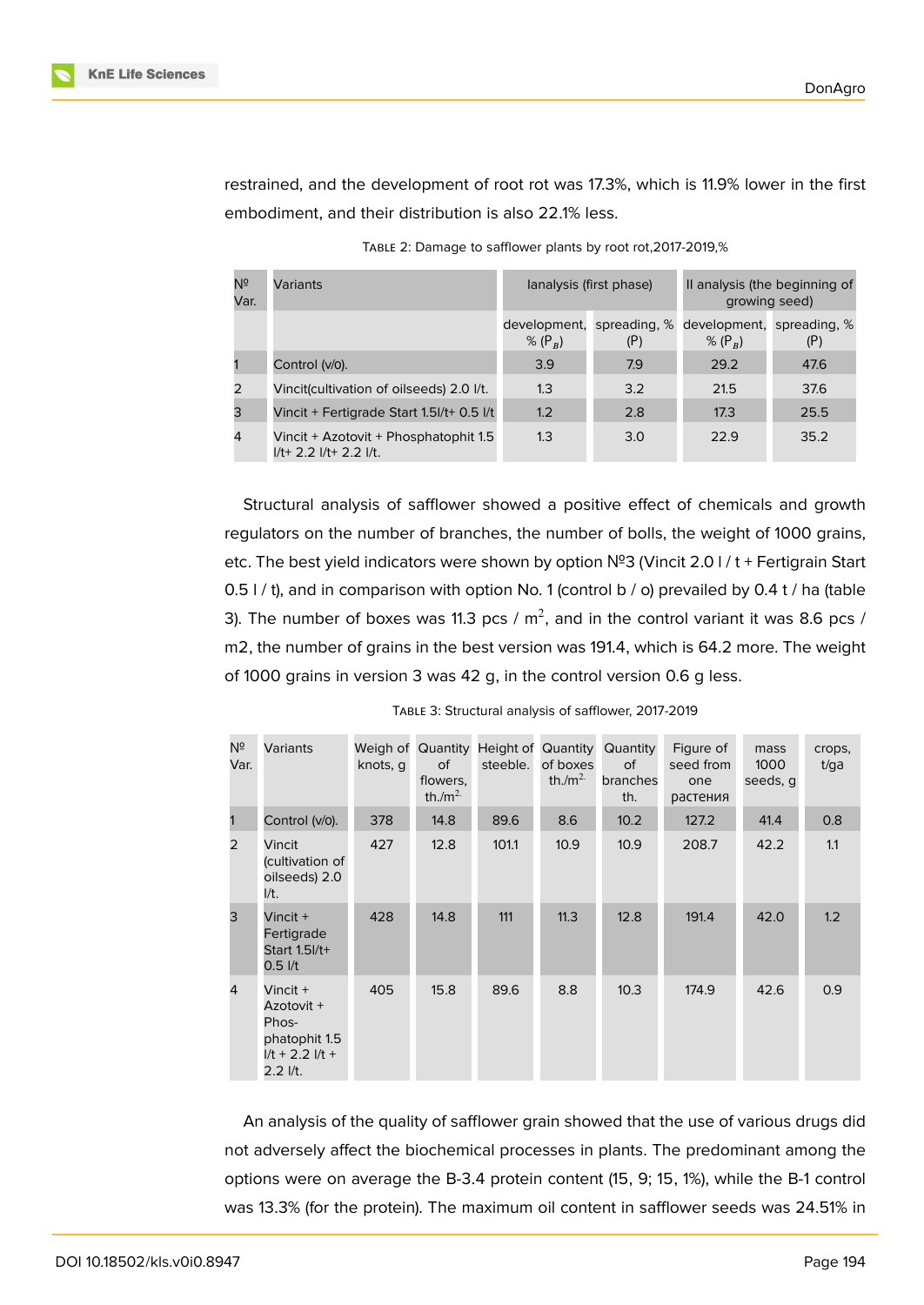

the second variant, 24.26% in the third one, in comparison with the control: the second variant was 2.97% more, the third one was 2.72% more (see table 4).

TABLE 4: Qualitative indicators of safflower oilseeds, 2017-2019.

| Nº<br>Var. | Variants                                                                | protein, % | Oil. % |
|------------|-------------------------------------------------------------------------|------------|--------|
|            | Control (v/0).                                                          | 13.3       | 21.54  |
| 2          | Vincit(cultivation of oilseeds) 2.0 l/t.                                | 14.75      | 24.51  |
| 3          | Vincit + Fertigrade Start 1.5I/t+ 0.5 I/t                               | 15.9       | 24.26  |
| 4          | Vincit + Azotovit + Phosphatophit $1.5$ $1/t + 2.2$ $1/t + 2.2$ $1/t$ . | 15.1       | 23.19  |

Our calculations showed that option  $N^2$ 3 (Vincit + Fertigrain Start 1.5 l / t + 0.5 l / t) was the most cost-effective; its profitability was 16.5%, compared to the second by 7%. The first option without the use of pesticides and option  $N^2$  4 (Vincit + Azotovit + Phosphatovit  $1.5$  l / t + 2.2 l / t + 2.2 l/t) were not profitable (see table 5).

| TABLE 5: Cost-effectiveness of safflower cultivation, 2017-2019. |
|------------------------------------------------------------------|
|                                                                  |

| Features             | measurement | Variants |         |         |         |  |
|----------------------|-------------|----------|---------|---------|---------|--|
|                      |             | $V-1$    | $v-2$   | $v-3$   | $V-4$   |  |
| Yield                | t/ha        | 0,8      | 1,1     | 1,2     | 0,9     |  |
| Price of realization | rub.        | 13000.0  | 13000.0 | 13000.0 | 13000.0 |  |
| Revenue              | rub./ ha    | 10400    | 14300   | 15600   | 11700   |  |
| Wastes               | rub./ ha    | 11480.0  | 13360   | 13385   | 13473   |  |
| Net income           | rub./ ha    | $-1080$  | 940     | 2215    | $-1773$ |  |
| Rentability          | %           |          |         | 16.5    |         |  |

# **4. Conclusion**

1. The best germination energy (86.0%) and germination (87.0%) was observed in safflower plants, where the seeds were processed before sowing with a chemical fungicide mixed with fertilizers: Vincit 1.5 l/t + Fertigrain Start 0.5 l/t (option №3);

2. The use of fungicide Vincit in a dosage of 1.5 l/t with fertilizers Fertigrain Start 0.5 l/t had a positive effect on safflower plants, and the development of root rot on average was 1.2%, while on option № 1., where the seeds were treated with water, the development was 3.9%;

3. The best indicators of biological productivity were shown by option №3 (Vincit 2.0  $I/t$  + Fertigrain Start 0.5  $I/t$ ) - 1.2 t/ha;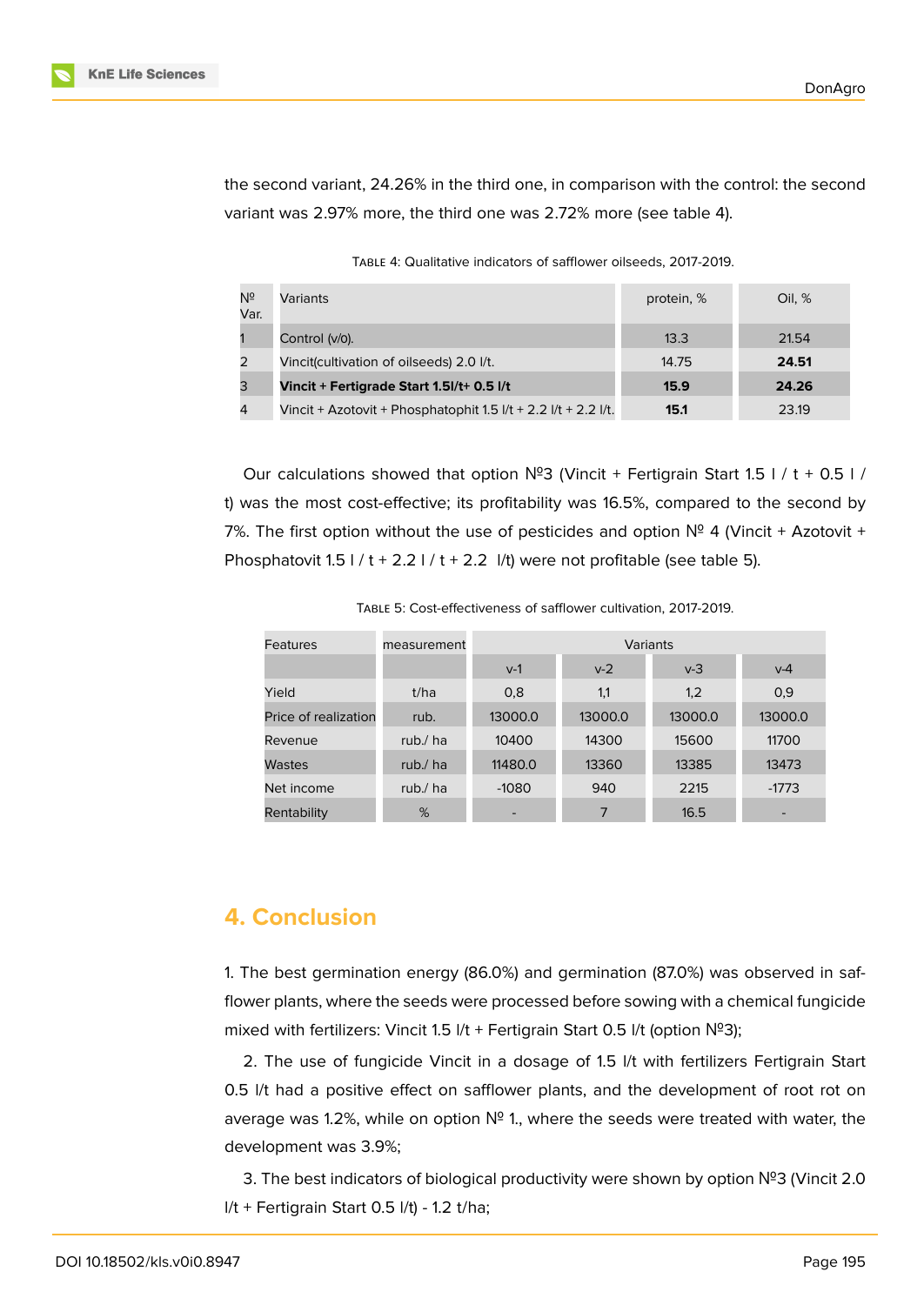**KnE Life Sciences** 

4. The best quality safflower oilseeds in the variants were on average the B-3.4 protein content (15.9; 15.1%), the second option was 24.51% by oil content, the third option was 24.26 in second place, %;

5. The economic profitability of growing safflower oil seeds was in the third option - 16.5%.Thus, evaluating the effect of the use of pesticides and agrochemicals of a new generation on the phytosanitary state of safflower crops, it can be concluded as having a positive effect on the containment of the pathogenic infection that causes safflower fungal diseases. The use of pesticides and agrochemicals of a new generation has a positive effect on changing the structure of the crop and increasing the yield and quality of safflower oil seeds. The most cost-effective way to use pesticides and agrochemicals of a new generation, using Vintsit + Fertigrain Start in tank mixtures of 1.5 l/t + 0.5 l/t when dressing seeds before sowing for safflower yield using the adaptive variety Alexandrite - 16.5%.

# **Conflict of Interest**

The authors have no conflict of interest to declare.

### **References**

- <span id="page-5-0"></span>[1] Kirichkova, I.V., Melikhov, A.V. and Vasiliev, A.M. (2019). The Issue of Increasing the Productivity of Safflower Dyeing in the Conditions of the Volga-Don Interfluve. *Bulletin of the Lower Volga Agricultural University: science and higher professional education*, vol. 2, issue 54,pp. 90-98.
- <span id="page-5-2"></span>[2] Vavilov, P.P. (1979). *Crop Production*. Moscow: Kolo.
- <span id="page-5-1"></span>[3] Fedotova, V. A. and Kadyrov, S. V. (2019).*Crop Production of the Central Black Soil of Russia Voronezh.* FSBEIHE Voronezh: Voronezh State Agrarian University, p. 374.
- <span id="page-5-3"></span>[4] Stacy, D. S., Zou, J. and Weselake, R. J.(2016). Abiotic Factors Influence Plant Storage Lipid Accumulation and Composition. Plant Science, vol. 243, pp. 1-9.
- <span id="page-5-4"></span>[5] Ashraf, M. and Harris, P. J. C. (2004). Potential Biochemical Indicators of Salinity Tolerance in Plants.Plant Science, vol. 166, issue 1, pp. 3-16.
- [6] Kuleshov, A.M. (2020).The Productivity of Safflower Varieties in the Volgograd Region. *Scientific-Agronomical Journal*, vol. 1, issue 108, p. 36.
- [7] Kuleshov, A.M. (2014). Comparative Characteristics of Safflower Varieties. *Scientific-Agronomical Journal*, vol. 1, issue 94, pp. 43-44.